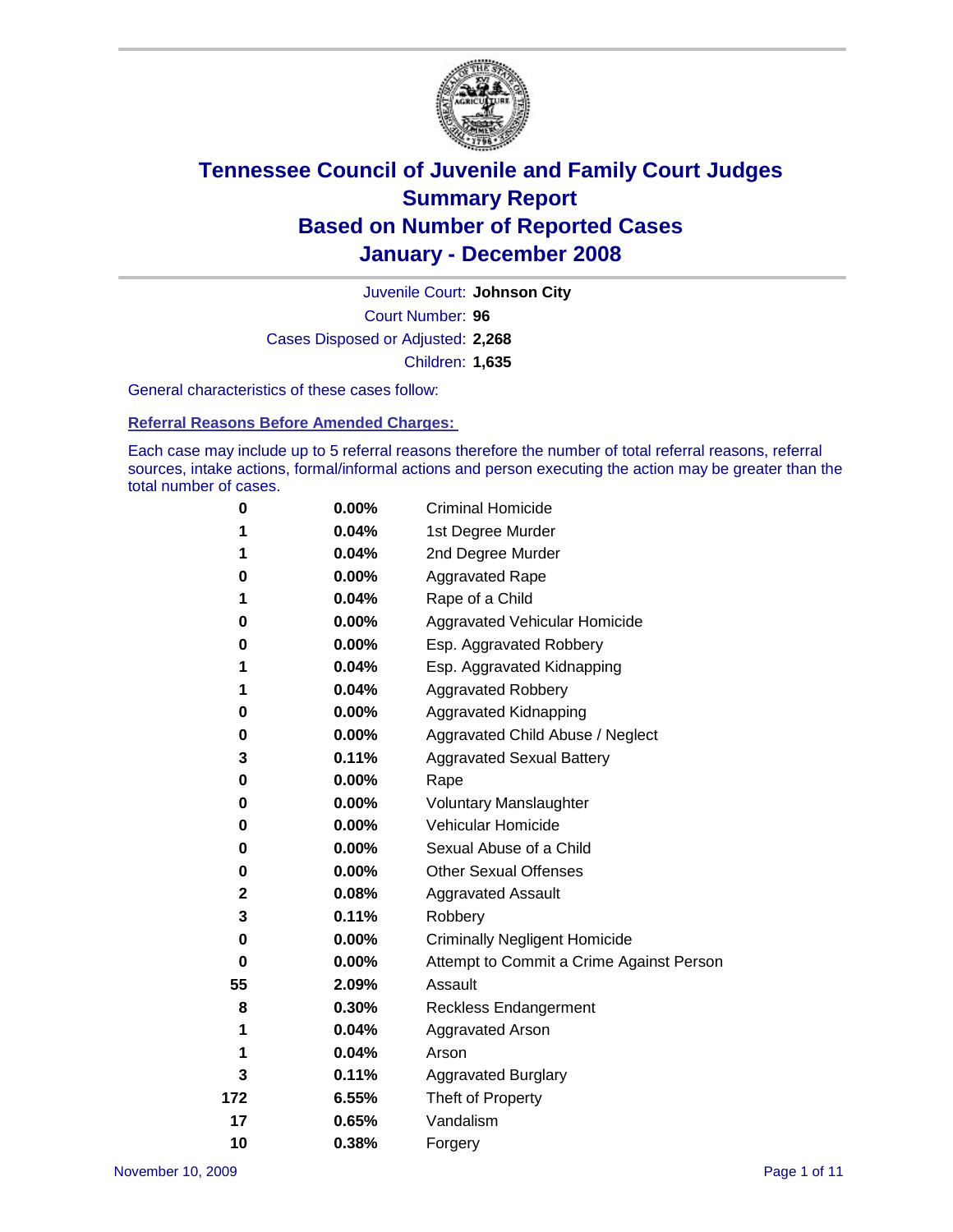

Court Number: **96** Juvenile Court: **Johnson City** Cases Disposed or Adjusted: **2,268** Children: **1,635**

#### **Referral Reasons Before Amended Charges:**

Each case may include up to 5 referral reasons therefore the number of total referral reasons, referral sources, intake actions, formal/informal actions and person executing the action may be greater than the total number of cases.

| $\bf{0}$       | 0.00%    | <b>Worthless Checks</b>                                     |
|----------------|----------|-------------------------------------------------------------|
| 19             | 0.72%    | Illegal Possession / Fraudulent Use of Credit / Debit Cards |
| 13             | 0.50%    | <b>Burglary</b>                                             |
| 0              | $0.00\%$ | Unauthorized Use of a Vehicle                               |
| 0              | 0.00%    | <b>Cruelty to Animals</b>                                   |
| 6              | 0.23%    | Sale of Controlled Substances                               |
| 21             | 0.80%    | <b>Other Drug Offenses</b>                                  |
| 21             | 0.80%    | Possession of Controlled Substances                         |
| 0              | 0.00%    | <b>Criminal Attempt</b>                                     |
| 1              | 0.04%    | Carrying Weapons on School Property                         |
| 4              | 0.15%    | Unlawful Carrying / Possession of a Weapon                  |
| 7              | 0.27%    | <b>Evading Arrest</b>                                       |
| $\mathbf{2}$   | 0.08%    | Escape                                                      |
| 3              | 0.11%    | Driving Under Influence (DUI)                               |
| 36             | 1.37%    | Possession / Consumption of Alcohol                         |
| 5              | 0.19%    | Resisting Stop, Frisk, Halt, Arrest or Search               |
| 1              | 0.04%    | <b>Aggravated Criminal Trespass</b>                         |
| 1              | 0.04%    | Harassment                                                  |
| 0              | 0.00%    | Failure to Appear                                           |
| 1              | 0.04%    | Filing a False Police Report                                |
| 12             | 0.46%    | Criminal Impersonation                                      |
| 17             | 0.65%    | <b>Disorderly Conduct</b>                                   |
| $\overline{7}$ | 0.27%    | <b>Criminal Trespass</b>                                    |
| 5              | 0.19%    | <b>Public Intoxication</b>                                  |
| 0              | 0.00%    | Gambling                                                    |
| 700            | 26.66%   | Traffic                                                     |
| 3              | 0.11%    | <b>Local Ordinances</b>                                     |
| $\mathbf 0$    | $0.00\%$ | Violation of Wildlife Regulations                           |
| 56             | 2.13%    | Contempt of Court                                           |
| 105            | 4.00%    | Violation of Probation                                      |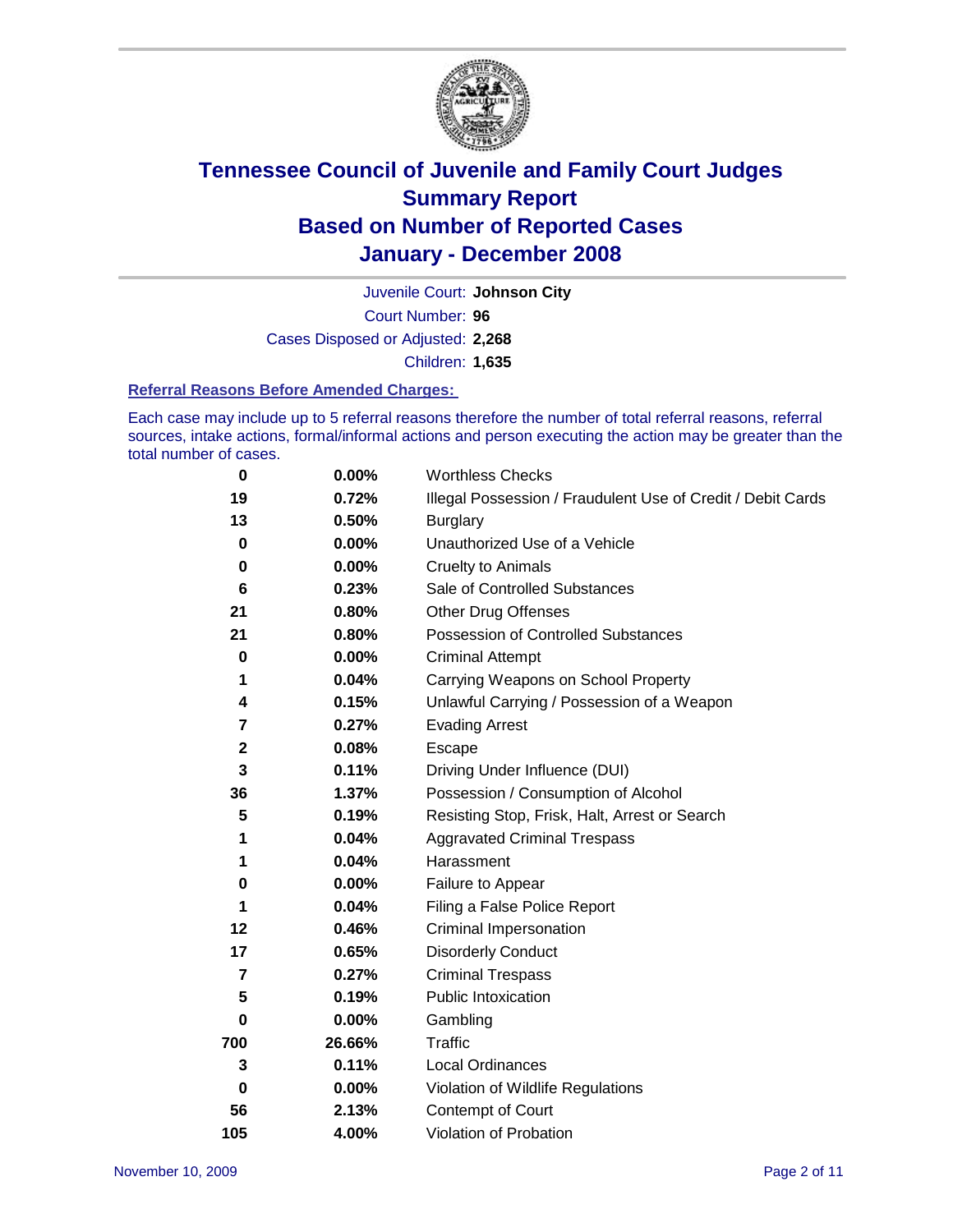

Court Number: **96** Juvenile Court: **Johnson City** Cases Disposed or Adjusted: **2,268** Children: **1,635**

#### **Referral Reasons Before Amended Charges:**

Each case may include up to 5 referral reasons therefore the number of total referral reasons, referral sources, intake actions, formal/informal actions and person executing the action may be greater than the total number of cases.

| $\overline{\mathbf{z}}$ | 0.27%    | Violation of Aftercare                 |
|-------------------------|----------|----------------------------------------|
| 12                      | 0.46%    | <b>Unruly Behavior</b>                 |
| 64                      | 2.44%    | Truancy                                |
| 5                       | 0.19%    | In-State Runaway                       |
| 0                       | $0.00\%$ | Out-of-State Runaway                   |
| 3                       | 0.11%    | Possession of Tobacco Products         |
| 4                       | 0.15%    | Violation of a Valid Court Order       |
| 1                       | 0.04%    | <b>Violation of Curfew</b>             |
| 0                       | 0.00%    | <b>Sexually Abused Child</b>           |
| $\bf{0}$                | 0.00%    | <b>Physically Abused Child</b>         |
| 112                     | 4.27%    | Dependency / Neglect                   |
| 16                      | 0.61%    | <b>Termination of Parental Rights</b>  |
| 14                      | 0.53%    | <b>Violation of Pretrial Diversion</b> |
| $\mathbf{2}$            | 0.08%    | Violation of Informal Adjustment       |
| 442                     | 16.83%   | <b>Judicial Review</b>                 |
| 0                       | 0.00%    | <b>Administrative Review</b>           |
| 28                      | 1.07%    | <b>Foster Care Review</b>              |
| 74                      | 2.82%    | Custody                                |
| 14                      | 0.53%    | Visitation                             |
| 81                      | 3.08%    | Paternity / Legitimation               |
| 242                     | 9.22%    | <b>Child Support</b>                   |
| 170                     | 6.47%    | <b>Request for Medical Treatment</b>   |
| 1                       | 0.04%    | <b>Consent to Marry</b>                |
| 8                       | 0.30%    | Other                                  |
| 2,626                   | 100.00%  | <b>Total Referrals</b>                 |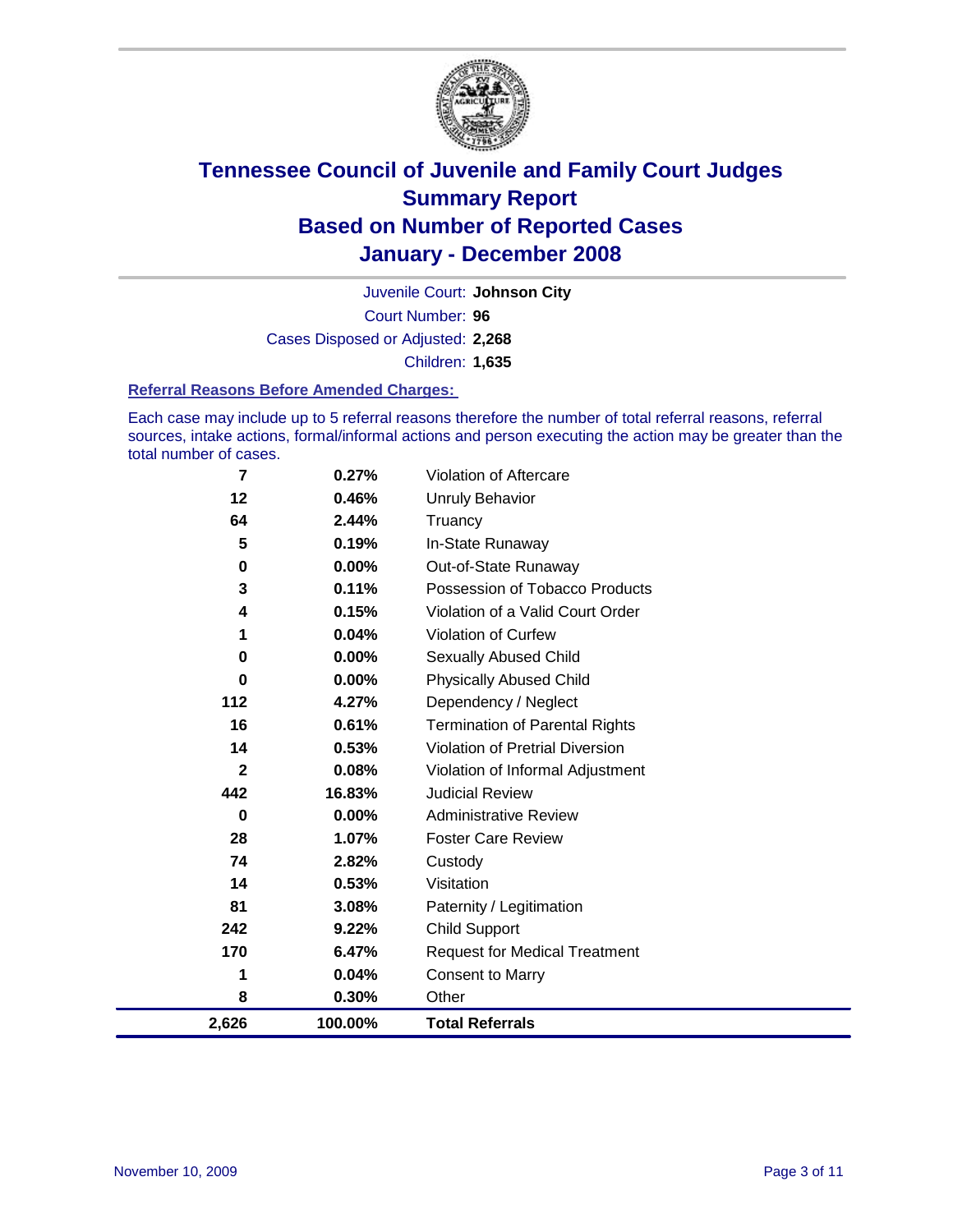

Court Number: **96** Juvenile Court: **Johnson City** Cases Disposed or Adjusted: **2,268** Children: **1,635**

### **Referral Sources: 1**

| 2,626    | 100.00% | <b>Total Referral Sources</b>     |
|----------|---------|-----------------------------------|
| 7        | 0.27%   | Other                             |
| $\bf{0}$ | 0.00%   | Unknown                           |
| 170      | 6.47%   | Hospital                          |
| 306      | 11.65%  | Child & Parent                    |
| 153      | 5.83%   | Victim                            |
| 17       | 0.65%   | <b>Other Court</b>                |
| 3        | 0.11%   | Social Agency                     |
| 352      | 13.40%  | <b>Court Staff</b>                |
| 3        | 0.11%   | <b>District Attorney's Office</b> |
| 0        | 0.00%   | <b>Other State Department</b>     |
| 287      | 10.93%  | <b>DCS</b>                        |
| 1        | 0.04%   | <b>CSA</b>                        |
| 81       | 3.08%   | School                            |
| 18       | 0.69%   | Self                              |
| 129      | 4.91%   | <b>Relatives</b>                  |
| 93       | 3.54%   | Parents                           |
| 1,006    | 38.31%  | Law Enforcement                   |
|          |         |                                   |

### **Age of Child at Referral: 2**

| 1.635        | 100.00%  | <b>Total Child Count</b> |
|--------------|----------|--------------------------|
| 0            | $0.00\%$ | <b>Unknown</b>           |
| $\mathbf{2}$ | 0.12%    | Ages 19 and Over         |
| 471          | 28.81%   | Ages 17 through 18       |
| 500          | 30.58%   | Ages 15 through 16       |
| 132          | 8.07%    | Ages 13 through 14       |
| 94           | 5.75%    | Ages 11 through 12       |
| 436          | 26.67%   | Ages 10 and Under        |

<sup>1</sup> If different than number of Referral Reasons (2626), verify accuracy of your court's data.

<sup>2</sup> One child could be counted in multiple categories, verify accuracy of your court's data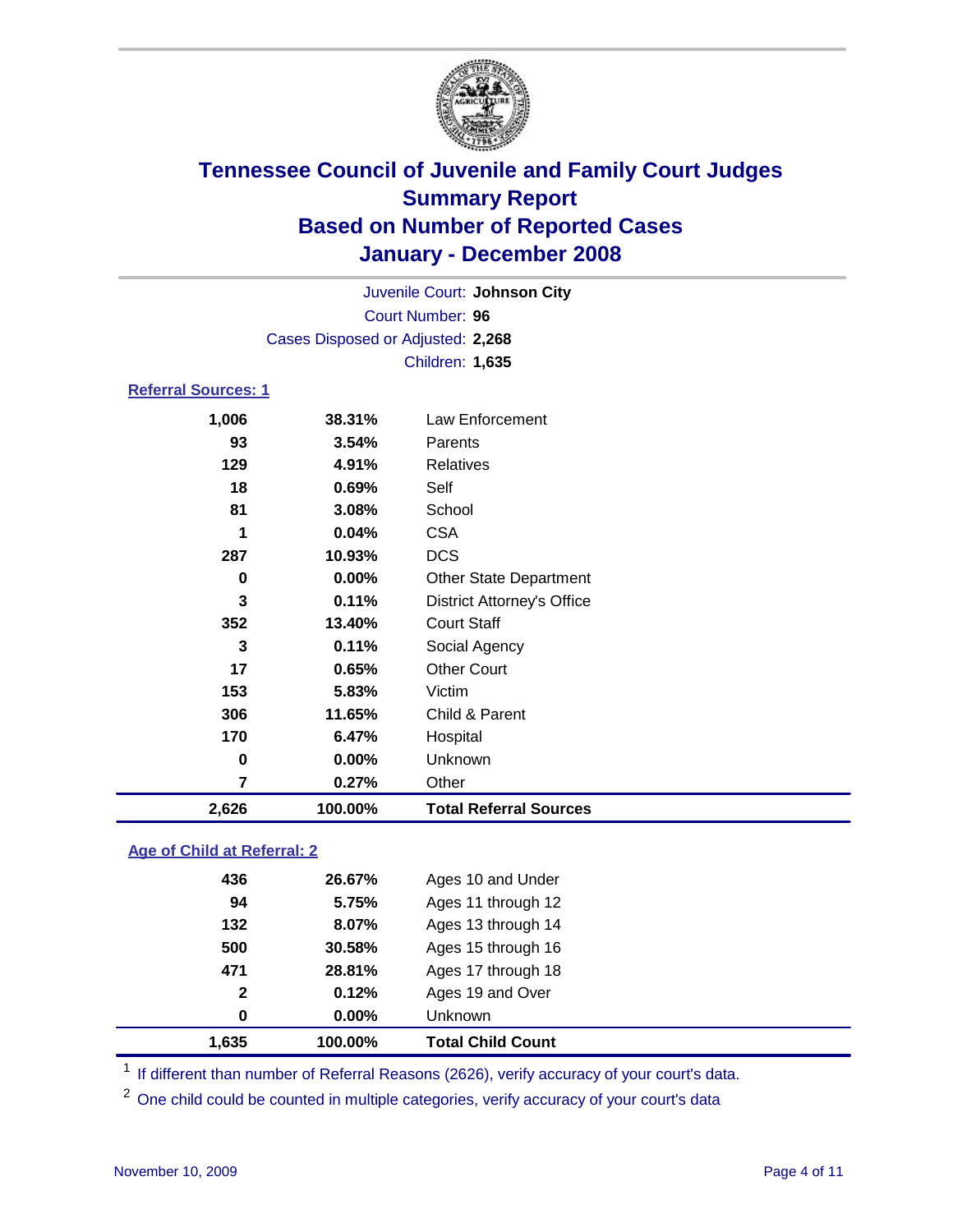

| Juvenile Court: Johnson City            |                                   |                          |  |  |
|-----------------------------------------|-----------------------------------|--------------------------|--|--|
|                                         | Court Number: 96                  |                          |  |  |
|                                         | Cases Disposed or Adjusted: 2,268 |                          |  |  |
|                                         |                                   | Children: 1,635          |  |  |
| Sex of Child: 1                         |                                   |                          |  |  |
| 876                                     | 53.58%                            | Male                     |  |  |
| 753                                     | 46.06%                            | Female                   |  |  |
| $6\phantom{1}$                          | 0.37%                             | Unknown                  |  |  |
| 1,635                                   | 100.00%                           | <b>Total Child Count</b> |  |  |
| Race of Child: 1                        |                                   |                          |  |  |
| 1,343                                   | 82.14%                            | White                    |  |  |
| 147                                     | 8.99%                             | African American         |  |  |
| $\mathbf 0$                             | 0.00%                             | Native American          |  |  |
| 3                                       | 0.18%                             | Asian                    |  |  |
| 94                                      | 5.75%                             | Mixed                    |  |  |
| 48                                      | 2.94%                             | Unknown                  |  |  |
| 1,635                                   | 100.00%                           | <b>Total Child Count</b> |  |  |
| <b>Hispanic Origin: 1</b>               |                                   |                          |  |  |
| 58                                      | 3.55%                             | Yes                      |  |  |
| 1,538                                   | 94.07%                            | <b>No</b>                |  |  |
| 39                                      | 2.39%                             | Unknown                  |  |  |
| 1,635                                   | 100.00%                           | <b>Total Child Count</b> |  |  |
| <b>School Enrollment of Children: 1</b> |                                   |                          |  |  |
| 1,310                                   | 80.12%                            | Yes                      |  |  |
| 305                                     | 18.65%                            | <b>No</b>                |  |  |
| 20                                      | 1.22%                             | Unknown                  |  |  |
| 1,635                                   | 100.00%                           | <b>Total Child Count</b> |  |  |

<sup>1</sup> One child could be counted in multiple categories, verify accuracy of your court's data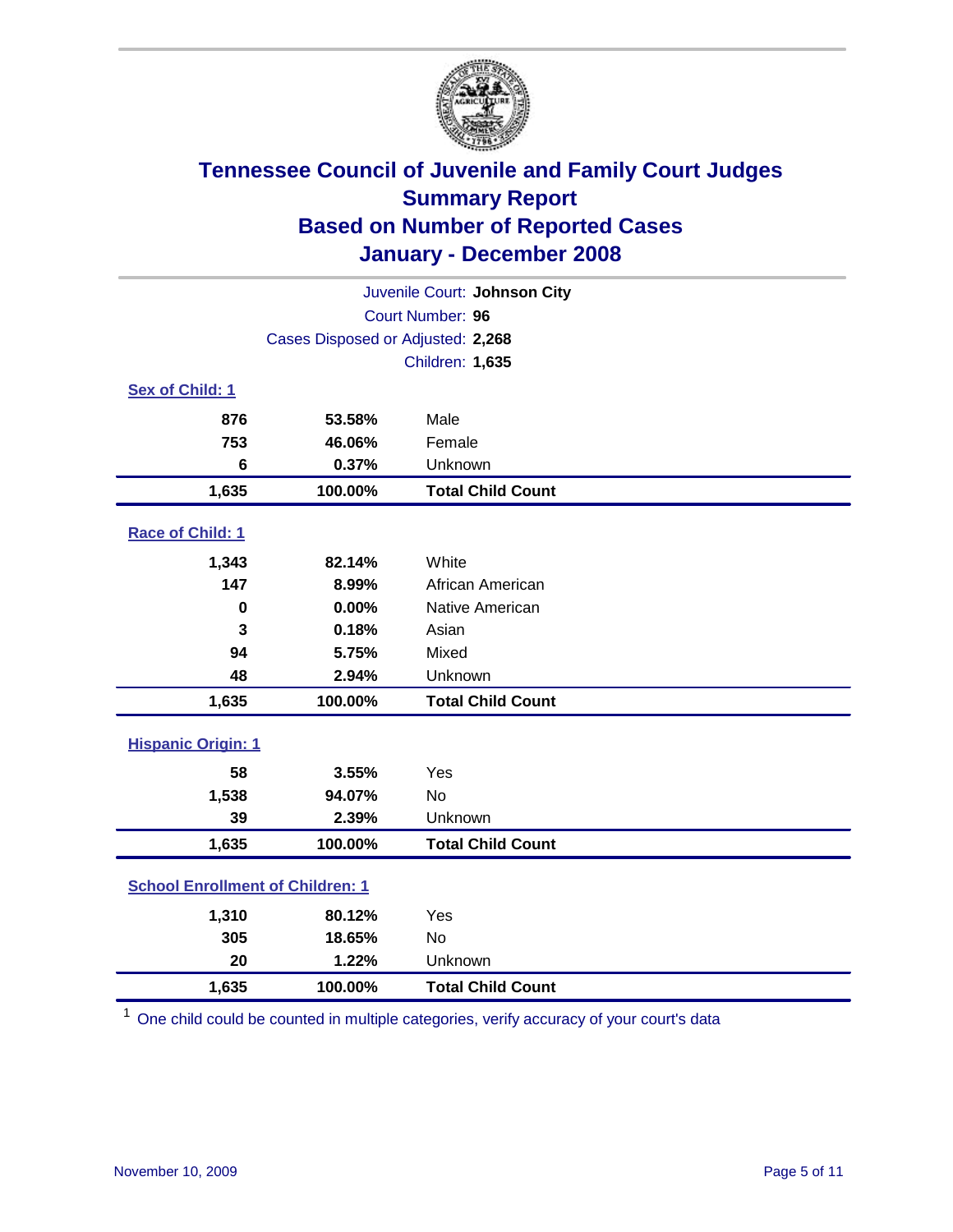

Court Number: **96** Juvenile Court: **Johnson City** Cases Disposed or Adjusted: **2,268** Children: **1,635**

### **Living Arrangement of Child at Time of Referral: 1**

| 1,635 | 100.00%  | <b>Total Child Count</b>     |
|-------|----------|------------------------------|
| 7     | 0.43%    | Other                        |
| 31    | 1.90%    | Unknown                      |
| 13    | 0.80%    | Independent                  |
| 6     | 0.37%    | In an Institution            |
| 6     | $0.37\%$ | In a Residential Center      |
| 14    | 0.86%    | In a Group Home              |
| 71    | 4.34%    | With Foster Family           |
| 10    | 0.61%    | <b>With Adoptive Parents</b> |
| 175   | 10.70%   | <b>With Relatives</b>        |
| 87    | 5.32%    | With Father                  |
| 542   | 33.15%   | With Mother                  |
| 84    | 5.14%    | With Mother and Stepfather   |
| 29    | $1.77\%$ | With Father and Stepmother   |
| 560   | 34.25%   | With Both Biological Parents |

#### **Type of Detention: 2**

| 2,268 | 100.00%  | <b>Total Detention Count</b> |  |
|-------|----------|------------------------------|--|
| 0     | 0.00%    | Other                        |  |
| 2,081 | 91.75%   | Does Not Apply               |  |
| 0     | $0.00\%$ | Unknown                      |  |
| 160   | 7.05%    | <b>Psychiatric Hospital</b>  |  |
| 0     | 0.00%    | Jail - No Separation         |  |
| 0     | 0.00%    | Jail - Partial Separation    |  |
| 0     | $0.00\%$ | Jail - Complete Separation   |  |
| 26    | 1.15%    | Juvenile Detention Facility  |  |
| 1     | 0.04%    | Non-Secure Placement         |  |
|       |          |                              |  |

<sup>1</sup> One child could be counted in multiple categories, verify accuracy of your court's data

<sup>2</sup> If different than number of Cases (2268) verify accuracy of your court's data.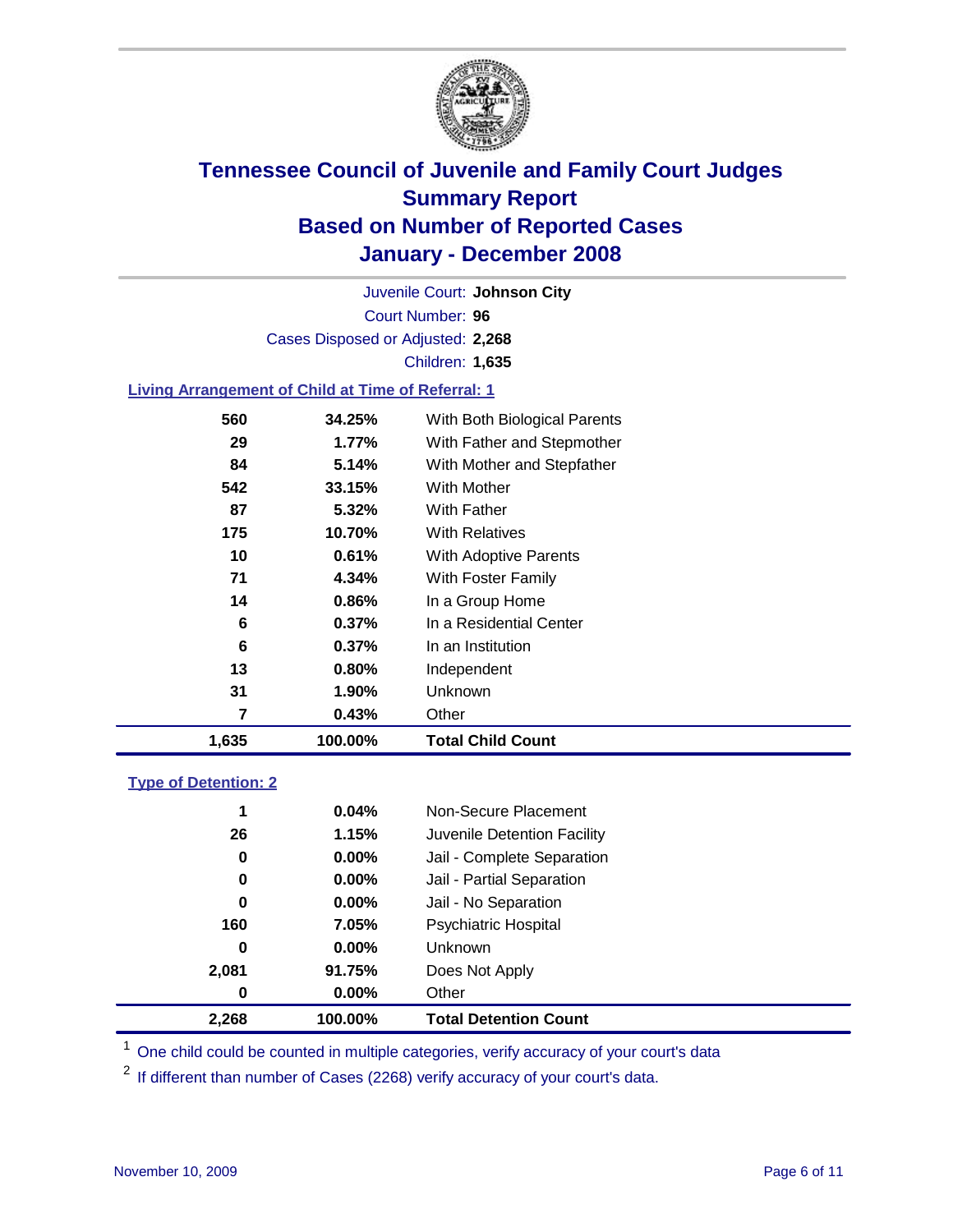

|                                                    | Juvenile Court: Johnson City      |                                      |  |  |  |
|----------------------------------------------------|-----------------------------------|--------------------------------------|--|--|--|
|                                                    | Court Number: 96                  |                                      |  |  |  |
|                                                    | Cases Disposed or Adjusted: 2,268 |                                      |  |  |  |
|                                                    |                                   | Children: 1,635                      |  |  |  |
| <b>Placement After Secure Detention Hearing: 1</b> |                                   |                                      |  |  |  |
| 179                                                | 7.89%                             | Returned to Prior Living Arrangement |  |  |  |
| 5                                                  | 0.22%                             | Juvenile Detention Facility          |  |  |  |
| $\bf{0}$                                           | 0.00%                             | Jail                                 |  |  |  |
| 3                                                  | 0.13%                             | Shelter / Group Home                 |  |  |  |
| 0                                                  | 0.00%                             | <b>Foster Family Home</b>            |  |  |  |
| 0                                                  | 0.00%                             | Psychiatric Hospital                 |  |  |  |
| U                                                  | 0.00%                             | Unknown                              |  |  |  |
| 2,081                                              | 91.75%                            | Does Not Apply                       |  |  |  |
| 0                                                  | 0.00%                             | Other                                |  |  |  |
| 2,268                                              | 100.00%                           | <b>Total Placement Count</b>         |  |  |  |
|                                                    |                                   |                                      |  |  |  |
| <b>Intake Actions: 2</b>                           |                                   |                                      |  |  |  |
| 931                                                | 35.45%                            | <b>Petition Filed</b>                |  |  |  |
| 482                                                | 18.35%                            | <b>Motion Filed</b>                  |  |  |  |
| 719                                                | 27.38%                            | <b>Citation Processed</b>            |  |  |  |
| 0                                                  | 0.00%                             | Notification of Paternity Processed  |  |  |  |
| 462                                                | 17.59%                            | Scheduling of Judicial Review        |  |  |  |
| $\overline{7}$                                     | 0.27%                             | Scheduling of Administrative Review  |  |  |  |
| 25                                                 | 0.95%                             | Scheduling of Foster Care Review     |  |  |  |
| $\bf{0}$                                           | 0.00%                             | Unknown                              |  |  |  |
| 0                                                  | 0.00%                             | Does Not Apply                       |  |  |  |
| 0                                                  | 0.00%                             | Other                                |  |  |  |
| 2,626                                              |                                   |                                      |  |  |  |

<sup>1</sup> If different than number of Cases (2268) verify accuracy of your court's data.

<sup>2</sup> If different than number of Referral Reasons (2626), verify accuracy of your court's data.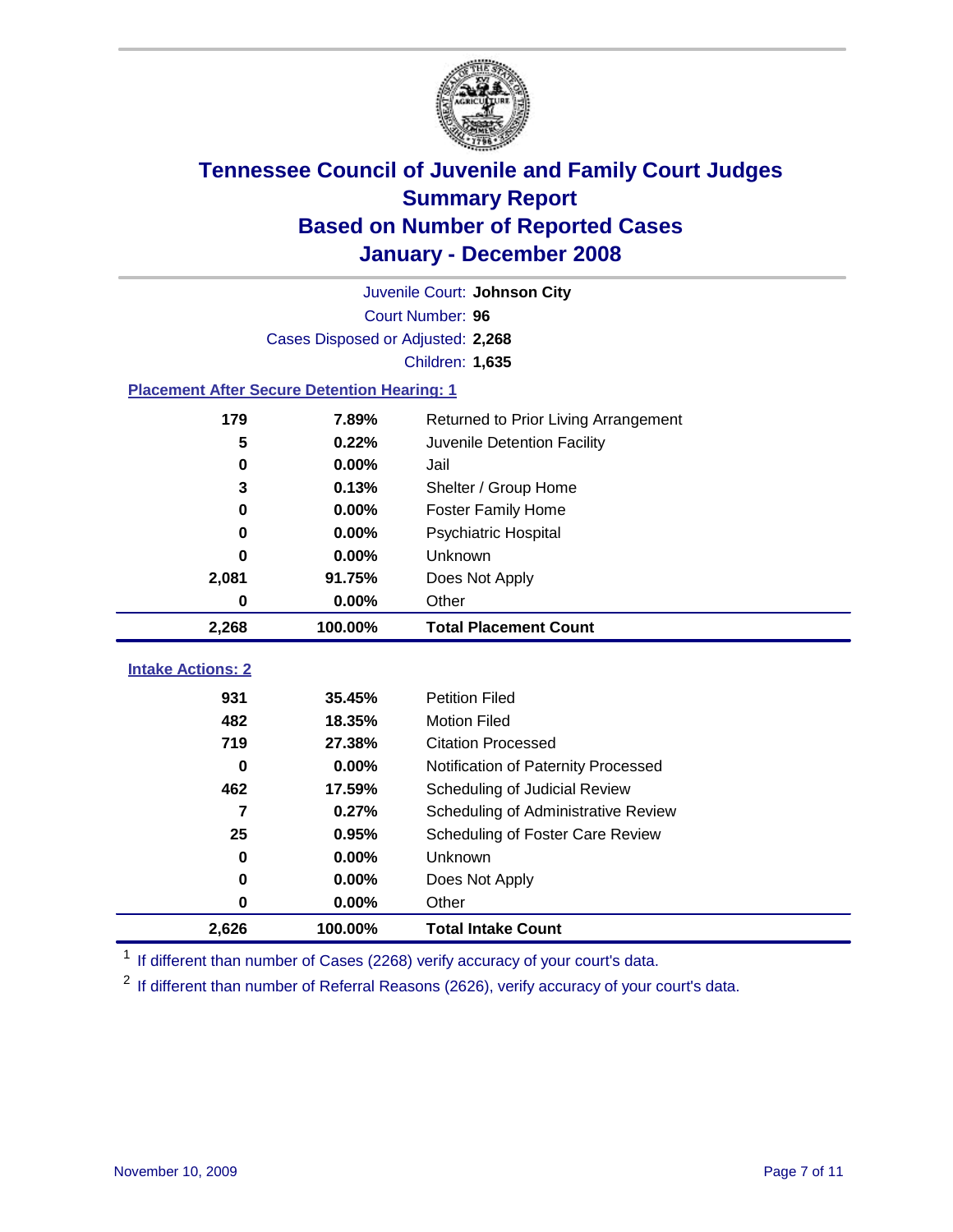

Court Number: **96** Juvenile Court: **Johnson City** Cases Disposed or Adjusted: **2,268** Children: **1,635**

#### **Last Grade Completed by Child: 1**

| 13<br>0.80%<br>Preschool<br>33<br>2.02%<br>20<br>1.22%<br>1st Grade<br>13<br>2nd Grade<br>0.80%<br>15<br>3rd Grade<br>0.92%<br>23<br>1.41%<br>4th Grade<br>30<br>1.83%<br>5th Grade | Kindergarten             |
|-------------------------------------------------------------------------------------------------------------------------------------------------------------------------------------|--------------------------|
|                                                                                                                                                                                     |                          |
|                                                                                                                                                                                     |                          |
|                                                                                                                                                                                     |                          |
|                                                                                                                                                                                     |                          |
|                                                                                                                                                                                     |                          |
|                                                                                                                                                                                     |                          |
|                                                                                                                                                                                     |                          |
| 35<br>6th Grade<br>2.14%                                                                                                                                                            |                          |
| 36<br>7th Grade<br>2.20%                                                                                                                                                            |                          |
| 8th Grade<br>84<br>5.14%                                                                                                                                                            |                          |
| 131<br>9th Grade<br>8.01%                                                                                                                                                           |                          |
| 318<br>19.45%<br>10th Grade                                                                                                                                                         |                          |
| 11th Grade<br>250<br>15.29%                                                                                                                                                         |                          |
| 34<br>12th Grade<br>2.08%                                                                                                                                                           |                          |
| 1<br>0.06%                                                                                                                                                                          | Non-Graded Special Ed    |
| 11<br>0.67%<br><b>GED</b>                                                                                                                                                           |                          |
| 39<br>Graduated<br>2.39%                                                                                                                                                            |                          |
| 0.00%<br>0                                                                                                                                                                          | Never Attended School    |
| 277<br>16.94%<br>Unknown                                                                                                                                                            |                          |
| 0.00%<br>$\bf{0}$<br>Other                                                                                                                                                          |                          |
| 1,635<br>100.00%                                                                                                                                                                    | <b>Total Child Count</b> |

### **Enrolled in Special Education: 1**

| 23    | 1.41%   | Yes                      |
|-------|---------|--------------------------|
| 1,510 | 92.35%  | No                       |
| 102   | 6.24%   | Unknown                  |
| 1,635 | 100.00% | <b>Total Child Count</b> |

<sup>1</sup> One child could be counted in multiple categories, verify accuracy of your court's data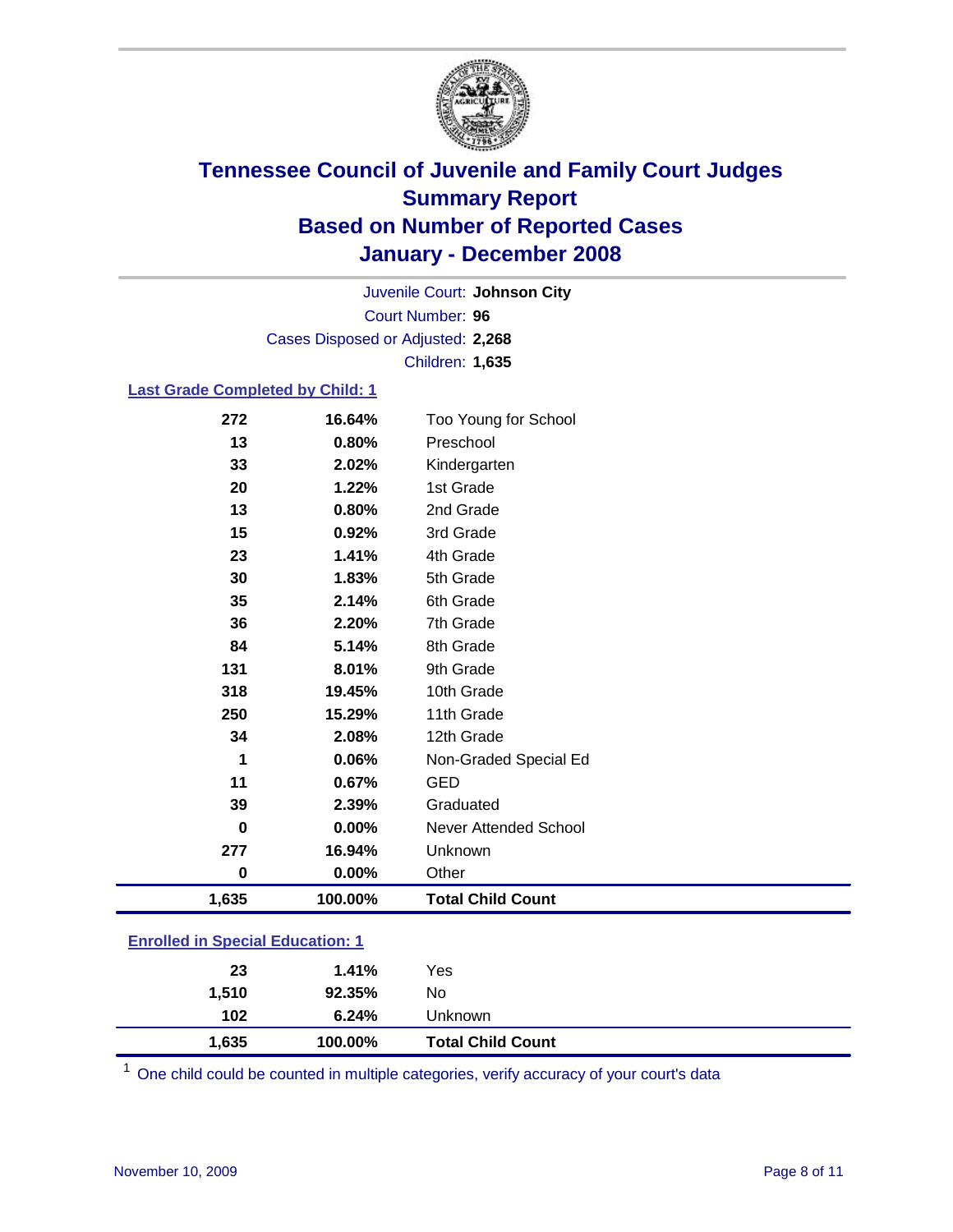

| Juvenile Court: Johnson City |                                   |                           |  |  |  |
|------------------------------|-----------------------------------|---------------------------|--|--|--|
|                              | Court Number: 96                  |                           |  |  |  |
|                              | Cases Disposed or Adjusted: 2,268 |                           |  |  |  |
|                              | Children: 1,635                   |                           |  |  |  |
|                              | <b>Action Executed By: 1</b>      |                           |  |  |  |
| 2,608                        | 99.31%                            | Judge                     |  |  |  |
| 0                            | $0.00\%$                          | Referee                   |  |  |  |
| 18                           | 0.69%                             | <b>YSO</b>                |  |  |  |
| 0                            | $0.00\%$                          | Other                     |  |  |  |
| 0                            | $0.00\%$                          | Unknown                   |  |  |  |
| 2,626                        | 100.00%                           | <b>Total Action Count</b> |  |  |  |

### **Formal / Informal Actions: 1**

| 1,063 | 40.48%   | Dismissed                                        |
|-------|----------|--------------------------------------------------|
| 19    | 0.72%    | Retired / Nolle Prosequi                         |
| 182   | 6.93%    | <b>Complaint Substantiated Delinquent</b>        |
| 101   | 3.85%    | <b>Complaint Substantiated Status Offender</b>   |
| 92    | 3.50%    | <b>Complaint Substantiated Dependent/Neglect</b> |
| 0     | $0.00\%$ | <b>Complaint Substantiated Abused</b>            |
| 0     | $0.00\%$ | <b>Complaint Substantiated Mentally III</b>      |
| 19    | 0.72%    | Informal Adjustment                              |
| 201   | 7.65%    | <b>Pretrial Diversion</b>                        |
| 5     | 0.19%    | <b>Transfer to Adult Court Hearing</b>           |
| 3     | 0.11%    | Charges Cleared by Transfer to Adult Court       |
| 643   | 24.49%   | Special Proceeding                               |
| 234   | 8.91%    | <b>Review Concluded</b>                          |
| 29    | 1.10%    | Case Held Open                                   |
| 35    | 1.33%    | Other                                            |
| 0     | $0.00\%$ | <b>Unknown</b>                                   |
| 2,626 | 100.00%  | <b>Total Action Count</b>                        |

<sup>1</sup> If different than number of Referral Reasons (2626), verify accuracy of your court's data.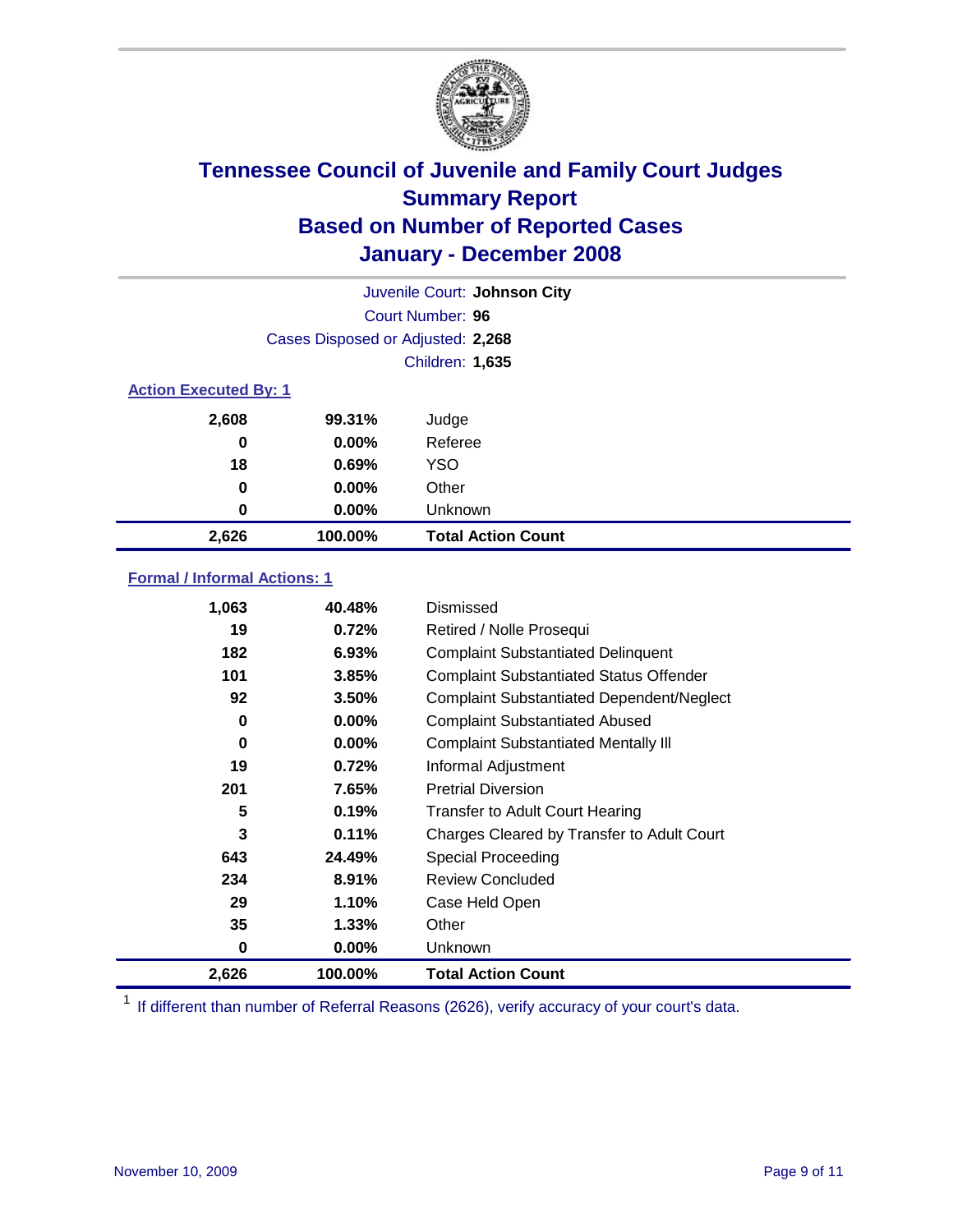

|                       |                                   | Juvenile Court: Johnson City                          |
|-----------------------|-----------------------------------|-------------------------------------------------------|
|                       |                                   | Court Number: 96                                      |
|                       | Cases Disposed or Adjusted: 2,268 |                                                       |
|                       |                                   | Children: 1,635                                       |
| <b>Case Outcomes:</b> |                                   | There can be multiple outcomes for one child or case. |
| 432                   | 11.09%                            | <b>Case Dismissed</b>                                 |
| 24                    | 0.62%                             | Case Retired or Nolle Prosequi                        |
| 0                     | 0.00%                             | Warned / Counseled                                    |
| 24                    | 0.62%                             | <b>Held Open For Review</b>                           |
| 242                   | 6.21%                             | Supervision / Probation to Juvenile Court             |
| 1                     | 0.03%                             | <b>Probation to Parents</b>                           |
| 122                   | 3.13%                             | Referral to Another Entity for Supervision / Service  |
| 39                    | 1.00%                             | Referred for Mental Health Counseling                 |
| 72                    | 1.85%                             | Referred for Alcohol and Drug Counseling              |
| 0                     | 0.00%                             | <b>Referred to Alternative School</b>                 |
| 0                     | 0.00%                             | Referred to Private Child Agency                      |
| 433                   | 11.12%                            | Referred to Defensive Driving School                  |
| 0                     | 0.00%                             | Referred to Alcohol Safety School                     |
| 8                     | 0.21%                             | Referred to Juvenile Court Education-Based Program    |
| 32                    | 0.82%                             | Driver's License Held Informally                      |
| 0                     | 0.00%                             | <b>Voluntary Placement with DMHMR</b>                 |
| 2                     | 0.05%                             | <b>Private Mental Health Placement</b>                |
| 0                     | 0.00%                             | <b>Private MR Placement</b>                           |
| 0                     | 0.00%                             | Placement with City/County Agency/Facility            |
| 1                     | 0.03%                             | Placement with Relative / Other Individual            |
| 12                    | 0.31%                             | Fine                                                  |
| 204                   | 5.24%                             | <b>Public Service</b>                                 |
| 37                    | 0.95%                             | Restitution                                           |
| 0                     | 0.00%                             | <b>Runaway Returned</b>                               |
| 27                    | 0.69%                             | No Contact Order                                      |
| 2                     | 0.05%                             | Injunction Other than No Contact Order                |
| 0                     | 0.00%                             | <b>House Arrest</b>                                   |
| 198                   | 5.08%                             | <b>Court Defined Curfew</b>                           |
| 20                    | 0.51%                             | Dismissed from Informal Adjustment                    |
| 100                   | 2.57%                             | <b>Dismissed from Pretrial Diversion</b>              |
| 51                    | 1.31%                             | <b>Released from Probation</b>                        |
| 1                     | 0.03%                             | <b>Transferred to Adult Court</b>                     |
| 0                     | 0.00%                             | <b>DMHMR Involuntary Commitment</b>                   |